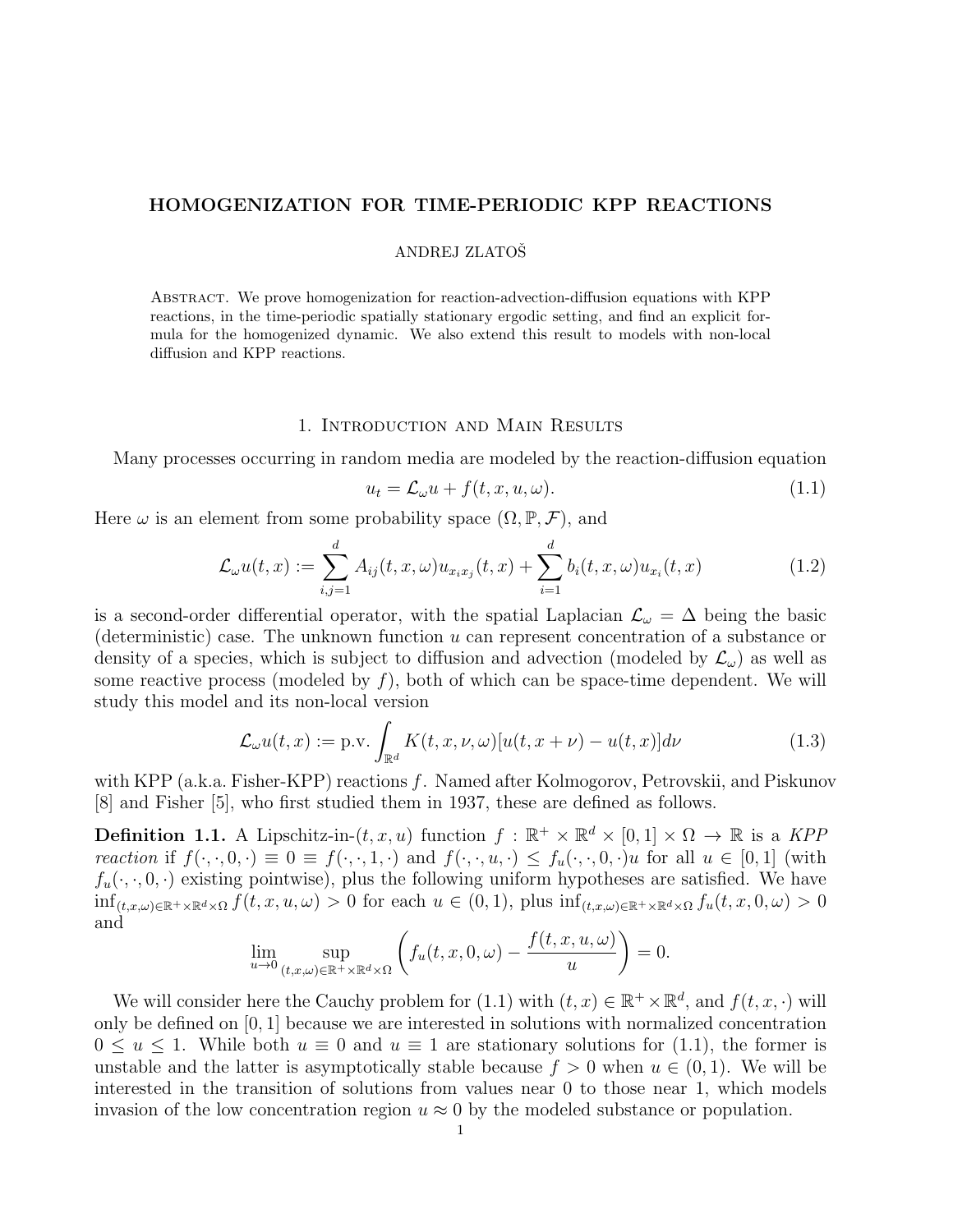We will prove that *homogenization* — existence of a deterministic homogenous large scale solution dynamic – occurs for (1.1) with KPP reactions under suitable hypotheses. Specifically, we will consider uniformly elliptic diffusion matrices A and advection vectors b that are bounded above by twice the square root of the product of the ellipticity constant of A and inf  $f_u(\cdot, \cdot, 0, \cdot)$ , which will allow us to apply the concept of virtual linearity for KPP reaction-diffusion equations from the companion paper [15]. The latter shows that leading order of the solution dynamic for (1.1), which is what matters for homogenization, only depends on f through  $f_u(\cdot, \cdot, 0, \cdot)$ . We will also assume that  $(A, b, f_u(\cdot, \cdot, 0, \cdot))$  is time-periodic and spatially stationary ergodic. The latter means that  $(\Omega, \mathbb{P}, \mathcal{F})$  is endowed with a group of measure-preserving bijections  $\{\Upsilon_y : \Omega \to \Omega\}_{y \in \mathbb{R}^d}$  such that  $\Upsilon_0 = \text{Id}_{\Omega}$ , for any  $y, z \in \mathbb{R}^d$  we have

$$
\Upsilon_y \circ \Upsilon_z = \Upsilon_{y+z},
$$

and for each  $(t, x, y, u, \omega) \in \mathbb{R}^+ \times \mathbb{R}^{2d} \times [0, 1] \times \Omega$  we have

 $(A, b, f_u(\cdot, \cdot, 0, \cdot))(t, x, \Upsilon_u \omega) = (A, b, f_u(\cdot, \cdot, 0, \cdot))(t, x + y, \omega)$ 

(this is stationarity), as well as that  $\mathbb{P}[E] \in \{0,1\}$  holds for each  $E \in \mathcal{F}$  such that  $\Upsilon_y E = E$ for all  $y \in \mathbb{R}^d$ . In general, stationary ergodicity is the minimal hypothesis under which one can hope for homogenization to hold, although our results show that in the case of KPP reactions, f itself will not need to be stationary ergodic.

Since (1.1) exhibits ballistic propagation of solutions (i.e., linear rate of invasion of the region  $u \approx 0$  by the region  $u \approx 1$ , homogenization for it involves the ballistic scaling

$$
u^{\varepsilon}(t, x, \omega) := u\left(\varepsilon^{-1}t, \varepsilon^{-1}x, \omega\right) \tag{1.4}
$$

with  $\varepsilon > 0$  small. This turns (1.1) into its large-space-time-scale version

$$
u_t^{\varepsilon} = \mathcal{L}_{\omega}^{\varepsilon} u^{\varepsilon} + \varepsilon^{-1} f\left(\varepsilon^{-1} t, \varepsilon^{-1} x, u^{\varepsilon}, \omega\right),\tag{1.5}
$$

where

$$
\mathcal{L}_{\omega}^{\varepsilon}u^{\varepsilon}(t,x):=\varepsilon\sum_{i,j=1}^{d}A_{ij}\left(\varepsilon^{-1}t,\varepsilon^{-1}x,\omega\right)u^{\varepsilon}_{x_ix_j}(t,x)+\sum_{i=1}^{d}b_i\left(\varepsilon^{-1}t,\varepsilon^{-1}x,\omega\right)u^{\varepsilon}_{x_i}(t,x).
$$

One then hopes that for almost every  $\omega \in \Omega$ , solutions to (1.5) with some  $\varepsilon$ -independent initial value  $\bar{u}(0, \cdot)$  converge as  $\varepsilon \to 0$  to some function  $\bar{u}$  that solves some homogeneous PDE with the same initial value.

We will show that this is indeed the case for KPP reactions, and that the deterministic dynamic is in fact quite simple. Essentially, if G is the support of  $\bar{u}(0, \cdot)$ , then  $\bar{u}(t, \cdot) = \chi_{G+tS}$ for some bounded convex open set S that only depends on  $(A, b, f_u(\cdot, \cdot, 0, \cdot))$ . We note that this means (see, e.g., [9]) that this  $\bar{u}$  is also a discontinuous viscosity solution to the homogeneous Hamilton-Jacobi equation

$$
\bar{u}_t = c^* \left( -\nabla \bar{u} |\nabla \bar{u}|^{-1} \right) |\nabla \bar{u}| \tag{1.6}
$$

with

$$
c^*(e) := \sup_{y \in \mathcal{S}} y \cdot e. \tag{1.7}
$$

The set  $S$  can be obtained as an asymptotic growth shape of level sets of initially compactly supported solutions to  $(1.1)$ , per the following definition whose second part is from [9].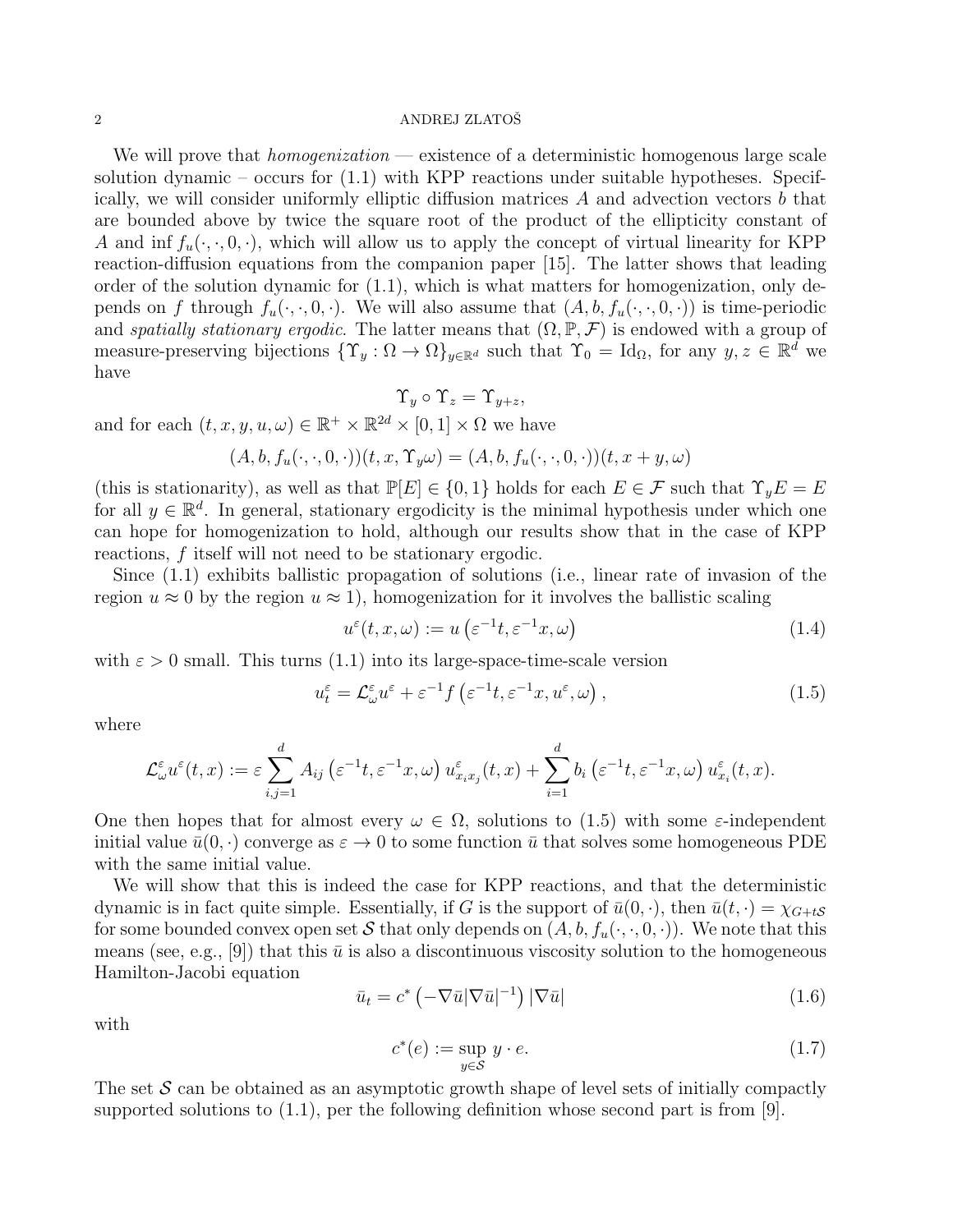**Definition 1.2.** If for some  $\omega \in \Omega$  there is an open set  $\mathcal{S} \subseteq \mathbb{R}^d$  such that the solution  $u(\cdot, \cdot, \omega)$ to (1.1) with  $u(0, \cdot, \omega) := \frac{1}{2}\chi_{B_1(0)}$  satisfies

$$
\lim_{t \to \infty} \inf_{x \in (1-\delta)St} u(t, x, \omega) = 1,\tag{1.8}
$$

$$
\lim_{t \to \infty} \sup_{x \notin (1+\delta)\mathcal{S}t} u(t, x, \omega) = 0 \tag{1.9}
$$

for each  $\delta > 0$ , then S is a Wulff shape for (1.1) with this  $\omega$ . If there is  $\Omega' \subseteq \Omega$  with  $\mathbb{P}[\Omega'] = 1$ such that (1.1) with each  $\omega \in \Omega'$  has the same Wulff shape S, then S is a *deterministic Wulff* shape for  $(1.1)$ .

Similarly, if for some  $(\omega, e) \in \Omega \times \mathbb{S}^{d-1}$  there is  $c^*(e)$  such that the solution  $u(\cdot, \cdot, \omega; e)$  to (1.1) with  $u(0, \cdot, \omega; e) := \frac{1}{2}\chi_{\{x \cdot e < 0\}}$  satisfies

$$
\lim_{t \to \infty} \inf_{x \in (c^*(e)e - Q)t} u(t, x, \omega; e) = 1,
$$
\n(1.10)

$$
\lim_{t \to \infty} \sup_{x \in (c^*(e)e+Q)t} u(t, x, \omega; e) = 0
$$
\n(1.11)

for each compact set  $Q \subseteq \{x \cdot e > 0\}$ , then  $c^*(e)$  is a *front speed* in direction e for (1.1) with this  $\omega$ . If there is  $\Omega' \subseteq \Omega$  with  $\mathbb{P}[\Omega'] = 1$  such that  $(1.1)$  with each  $\omega \in \Omega'$  has the same front speed  $c^*(e)$  in direction e, then  $c^*(e)$  is a *deterministic front speed* in direction e for (1.1).

The simplicity of the formula  $\bar{u}(t, \cdot) = \chi_{G+t\mathcal{S}}$  for the homogenized dynamic is due to the second main contribution of [15], which shows that solutions to (1.1) with KPP reactions exhibit yet another form of linear-like behavior. Namely, the leading order of the solution dynamic for a general initial datum  $u(0, \cdot)$  can be recovered from solving the PDE with initial data that are obtained by restricting  $u(0, \cdot)$  to the cubes  $C_n := (n_1, n_1 + 1) \times \cdots \times (n_d, n_d + 1)$ with  $n \in \mathbb{Z}^d$ , so the nonlinear interaction between the resulting initially compactly supported solutions does not affect the leading order of the solution dynamic. This mean that we will be able to recover the above formula for general initial data from existence of a Wulff shape for (1.1). For the reader's convenience, we provide here the random medium version of the main virtual linearity result from [15] (Theorem 1.2 there; see also Remark 2 following it).

**Theorem 1.3.** Let f be a KPP reaction and  $\mathcal{L}_{\omega}$  be from (1.2), where  $A = (A_{ij})$  is a bounded symmetric matrix with  $A \geq \lambda I$  for some  $\lambda > 0$  (and each  $\omega \in \Omega$ ), and the vector  $b =$  $(b_1, \ldots, b_d)$  satisfies  $||b||_{L^{\infty}}^2 < 4\lambda \inf_{(t,x,\omega)\in\mathbb{R}^+\times\mathbb{R}^d\times\Omega} f_u(t,x,0,\omega)$ . Let

$$
f'(t, x, u, \omega) := f_u(t, x, 0, \omega) \min\{u, 1 - u\}
$$
\n(1.12)

for  $(t, x, u, \omega) \in \mathbb{R}^+ \times \mathbb{R}^d \times [0, 1] \times \Omega$ . Then there is  $\phi : \mathbb{R}^+ \to \mathbb{R}^+$  with  $\lim_{s \to \infty} \phi(s) = 0$ , and for each  $\delta \in (0, \frac{1}{2})$  $\frac{1}{2}$  there is  $\tau_{\delta} \geq 1$ , such that the following holds for any fixed  $\omega \in \Omega$ .

If  $u : \mathbb{R}^+ \times \mathbb{R}^d \to [0,1]$  solves  $(1.1)$ , and for each  $n \in \mathbb{Z}^d$  we let  $u'_n : \mathbb{R}^+ \times \mathbb{R}^d \to [0,1]$  solve (1.1) with f' in place of f and with  $u'_n(0, \cdot) := u(0, \cdot)\chi_{C_n}$ , then for each  $(t, x) \in [\tau_\delta, \infty) \times \mathbb{R}^d$ ,

$$
\sup_{n\in\mathbb{Z}^d} u'_n(t-\delta t, x) - \phi(\delta t) \le u(t, x) \le \sup_{n\in\mathbb{Z}^d} u'_n(t+\delta t, x) + \phi(\delta t). \tag{1.13}
$$

Remark. So up to  $o(t)$  time shifts and  $o(1)$  errors, we have  $u \approx \sup_{n \in \mathbb{Z}^d} u'_n$ .

The following is our main homogenization result, in which we allow the initial values to also have  $\varepsilon$ -dependent shifts  $y_{\varepsilon}$  plus perturbations whose sizes decay as  $\varepsilon \to 0$ . We let here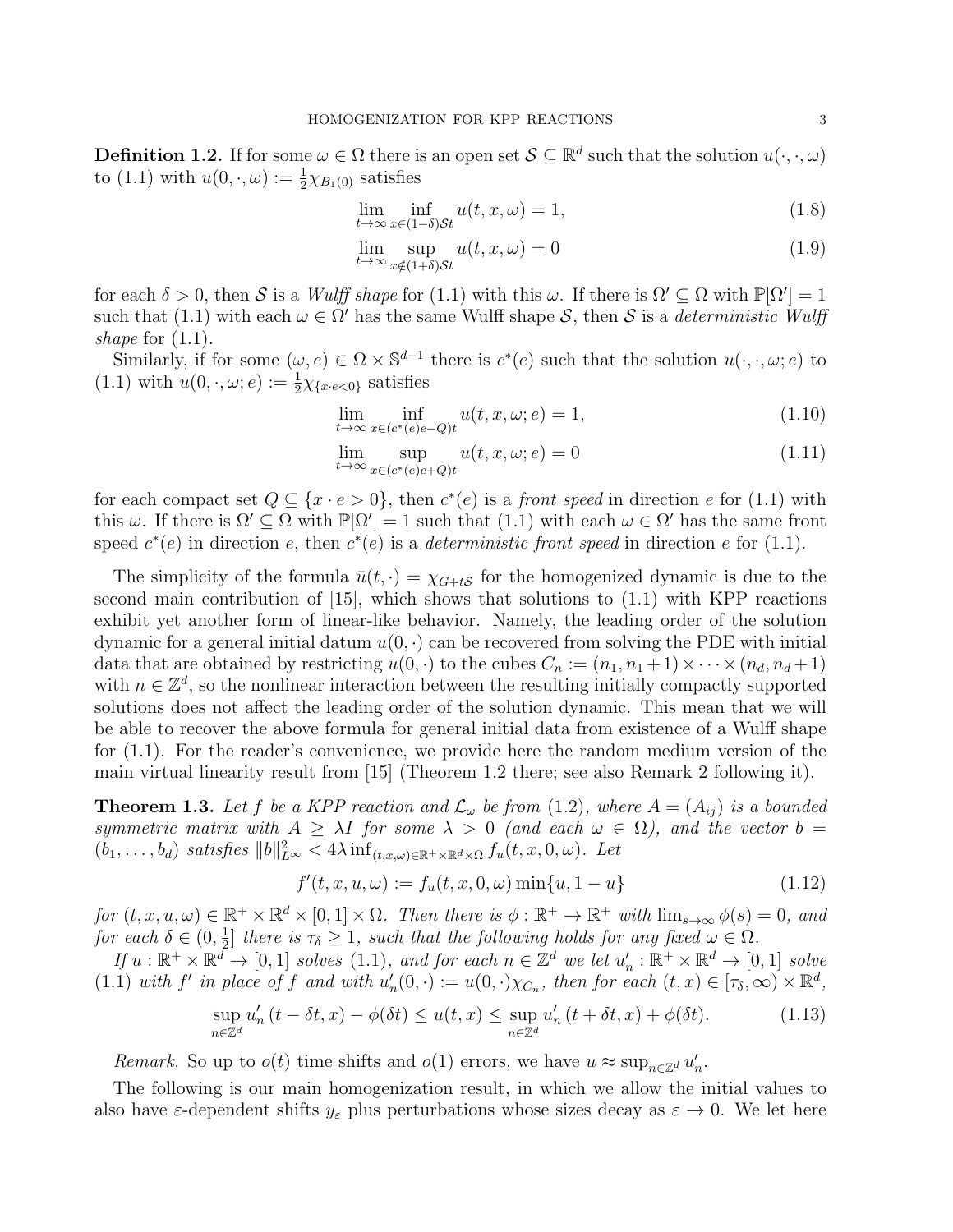$B_r(G) := G + (B_r(0) \cup \{0\})$  and  $G_r^0 := G\setminus \overline{B_r(\partial G)}$  for any  $G \subseteq \mathbb{R}^d$  and  $r \geq 0$  (so  $G_0^0$  is the interior of  $G$ ).

**Theorem 1.4.** Assume that the hypotheses of Theorem 1.3 hold, and  $(A, b, f_u(\cdot, \cdot, 0, \cdot))$  is time-periodic and spatially stationary ergodic. Then  $(1.1)$  with f as well as with f' from (1.12) has the same deterministic convex bounded Wulff shape  $S \ni 0$ , and for almost all  $\omega \in \Omega$  the following holds. If  $G \subseteq \mathbb{R}^d$  is open,  $\theta \in (0,1)$ ,  $\Lambda > 0$ , and  $u^{\varepsilon}(\cdot,\cdot,\omega)$  solves  $(1.5)$ with

$$
\theta \chi_{(G+y_{\varepsilon})_{\rho(\varepsilon)}} \le u^{\varepsilon}(0,\cdot,\omega) \le \chi_{B_{\rho(\varepsilon)}(G+y_{\varepsilon})}
$$
\n(1.14)

for each  $\varepsilon > 0$ , with some  $y_{\varepsilon} \in B_{\Lambda}(0)$  and  $\lim_{\varepsilon \to 0} \rho(\varepsilon) = 0$  (when  $y_{\varepsilon} = 0$  and  $\rho(\varepsilon) = 0$ , this becomes just  $\theta \chi_G \leq u^{\varepsilon}(0, \cdot, \omega) \leq \chi_G$ , then

$$
\lim_{\varepsilon \to 0} u^{\varepsilon}(t, x + y_{\varepsilon}, \omega) = \chi_{G} s(t, x)
$$
\n(1.15)

locally uniformly on  $([0,\infty) \times \mathbb{R}^d) \setminus \partial G^{\mathcal{S}}$ , where  $G^{\mathcal{S}} := \{(t,x) \in \mathbb{R}^+ \times \mathbb{R}^d \mid x \in G + t\mathcal{S}\}\$ . In particular (1.1) has a deterministic front speed  $c^*(e)$  for each  $e \in \mathbb{S}^{d-1}$ , given by (1.7).

Remark. Theorems 2.6 and A.2 in the paper [4] by Caffarelli, Lee, and Mellet imply existence of a time-independent space-periodic (so non-random) ignition reaction in two dimensions and of  $e \in \mathbb{S}^1$  such that  $\mathcal{S}$  and  $c^*(e)$  as above exist when  $\mathcal{L}_{\omega} = \Delta$ , but  $c^*(e) > \sup_{y \in \mathcal{S}} y \cdot e$ . This shows that Theorem 1.4 does not hold for general non-KPP reactions  $f$ , and neither does the second inequality in (1.13) (even if we let  $f' := f$ ). Nevertheless, homogenization results for ignition reactions in  $\mathbb{R}^d$  for  $d \leq 3$  were obtained by Lin and the author [9], and by Zhang and the author [12, 13].

We note that homogenization for KPP reactions with *time-independent* stationary ergodic  $(A, b, f)$  is stated in Theorem 9.3 of the paper [10] by Lions and Souganidis; however, while they indicate that a proof can be obtained via methods developed in [10] and three other papers, it is not provided there. That result is stated with the right-hand side of (1.15) being the characteristic function of int  $Z^{-1}(0)$ , where  $Z \geq 0$  is the viscosity solution to  $\min\{Z_t + H(\nabla Z), Z\} = 0$  on  $\mathbb{R}^+ \times \mathbb{R}^d$  with initial value  $Z(0, \cdot) = \infty \chi_{\mathbb{R}^d \setminus G}$ , and H is some (non-explicit) homogeneous Hamiltonian depending on  $(A, b, f_u(\cdot, 0, \cdot))$ . While the Wulff shape S in our Theorem 1.4 also depends on  $(A, b, f_u(\cdot, \cdot, 0, \cdot)),$  (1.15) yields a simpler and more explicit description of the limiting solution dynamic (also, instead of the above PDE for Z, we now have (1.6) with a 1-homogeneous Hamiltonian given by (1.7)). Moreover, our approach applies in the time-periodic  $(A, b, f_u(\cdot, \cdot, 0, \cdot))$  case, and also extends to (1.1) with time-periodic non-local diffusion operators (see Theorem 1.5 below).

Besides [10, Theorem 9.3], we are not aware of other prior results on homogenization for KPP reactions in dimensions  $d \geq 2$ , even in the case of periodic reactions (although existence of Wulff shapes and front speeds in the periodic case goes back to [6]). However, multidimensional homogenization results have been proved recently by the author and others for other types of reactions: for periodic ignition and monostable reactions in [1, 9], and for general stationary ergodic ignition reactions in  $[9, 12, 13]$  (see also  $[2, 11]$  for the cases of homogeneous KPP or bistable reactions and periodic first- or second-order terms). All these results except for [11] also concern the time-independent coefficients/reactions case.

We also add that Zhang and the author were able to apply Theorem 1.3 to the problem of homogenization in certain environments with general space-time dependence. Specifically, the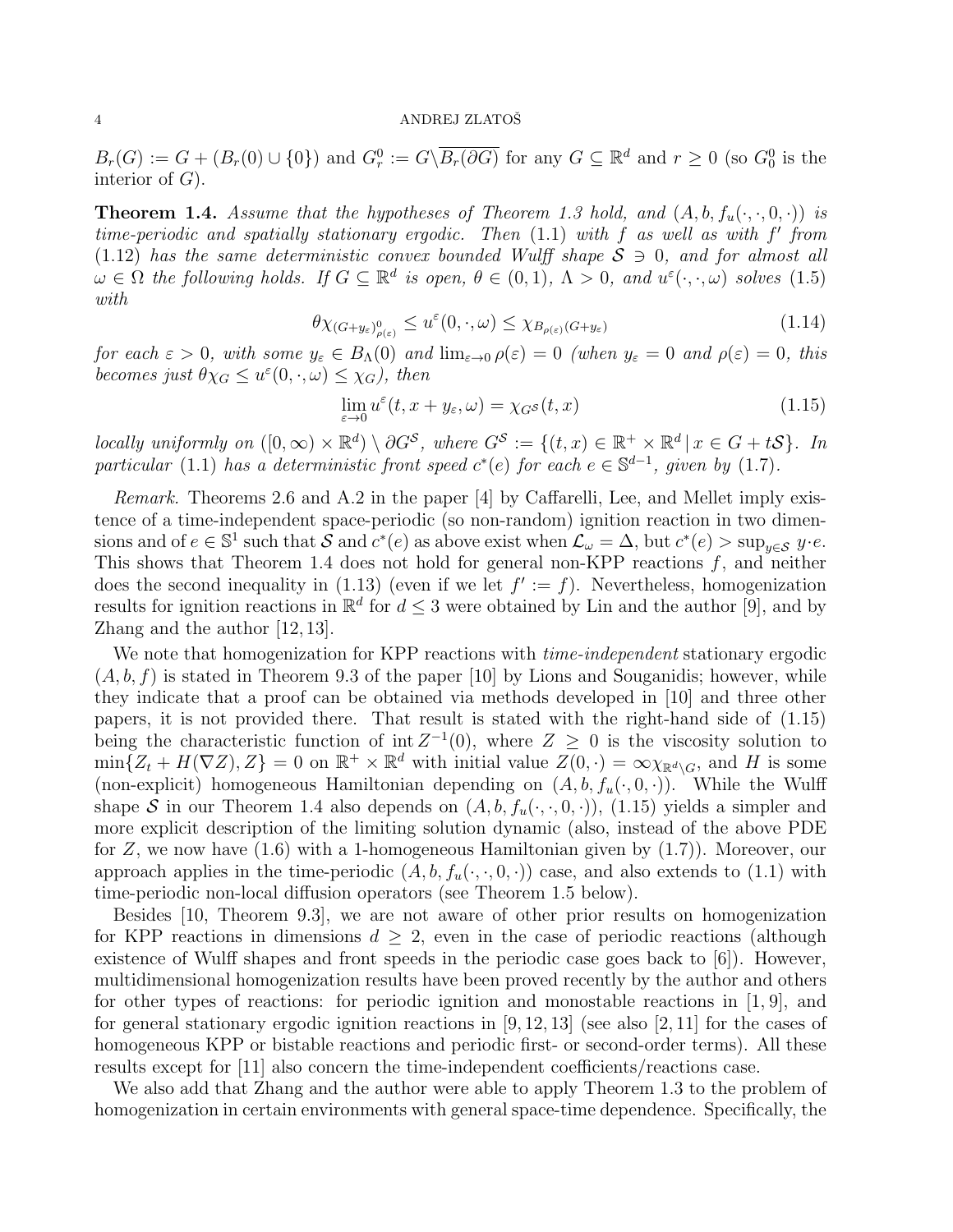companion paper [14] proves Theorem 1.4 for  $(A, b, f_u(\cdot, \cdot, 0, \cdot))$  that has temporally decaying correlations in an appropriate sense (this is essentially the opposite of the time-periodic case from Theorem 1.4, which is fully time-correlated).

We also show that Theorem 1.4 extends to (1.1) with non-local diffusion operators from (1.3) under suitable hypotheses (see [15]). In particular, for the solution dynamic to be welldefined and ballistic in the presence of KPP reactions, the diffusion kernel  $K$  must decay at least exponentially as  $\nu \to \infty$  and have  $O(|\nu|^{-d-2+\alpha})$  growth as  $\nu \to 0$  (for some  $\alpha > 0$ ). This growth coincides with  $\mathcal{L}_{\omega} = -(-\Delta)^{\alpha/2}$ , for which well-posedness, comparison principle, and the parabolic Harnack inequality are known to hold [3]. The methods used to establish these properties should equally apply to general kernels with the above asymptotics, and we will assume them as hypotheses below so that our result applies whenever these can be established. We note that the Harnack inequality referred to here is the forward one (equations with non-local diffusions may also satisfy backward-in-time Harnack inequalities, such as in [3]).

For kernels as above, scaling (1.4) leads to the operators

$$
\mathcal{L}_{\omega}^{\varepsilon}u^{\varepsilon}(t,x) := \varepsilon^{-d-1} \operatorname{p.v.} \int_{\mathbb{R}^d} K\left(\varepsilon^{-1}t, \varepsilon^{-1}x, \varepsilon^{-1}\nu, \omega\right) \left[u^{\varepsilon}(t,x+\nu) - u^{\varepsilon}(t,x)\right]d\nu, \tag{1.16}
$$

and we then obtain the following non-local version of Theorem 1.4.

**Theorem 1.5.** Let  $\alpha \in (0,1]$  and let F be some family of even-in- $\nu$  kernels such that for each  $K \in F$ , there is  $\mathcal{K} : (0, \infty) \to [0, \infty)$  with  $\chi_{(0, \alpha]}(r) \leq \mathcal{K}(r) \leq \chi_{(0, \alpha]}(r) r^{-d-2+\alpha}$  on  $(0, \infty)$ and

$$
\alpha \mathcal{K}(|\nu|) \le K(t, x, \nu, \omega) \le \alpha^{-1} \max \left\{ \mathcal{K}(|\nu|), e^{-\alpha |\nu|} \right\} \tag{1.17}
$$

for each  $(t, x, \nu, \omega) \in \mathbb{R}^+ \times \mathbb{R}^{2d} \times \Omega$ . Assume also that (1.1) with any  $K \in F$  and  $\mathcal{L}_{\omega}$  from (1.3), any KPP reaction f, and locally BV initial data  $0 \le u(0, \cdot) \le 1$  is well-posed in some subspace  $\mathcal{A} \subseteq L^1_{loc}(\mathbb{R}^+ \times \mathbb{R}^d)$ , where the comparison principle for sub- and supersolutions to (1.1) as well as the parabolic (forward) Harnack inequality also hold (the latter with uniform constants for all  $K \in F$  and all f with the same Lipschitz constant), and the solutions for  $u(0, \cdot) \equiv 0, 1$  are  $u \equiv 0, 1$ , respectively.

Let f be a KPP reaction, let  $K \in F$ , and assume that  $(K, f_u(\cdot, \cdot, 0, \cdot))$  is time-periodic and spatially (in x) stationary ergodic. Then the claims in Theorem 1.4 hold for  $\mathcal{L}_{\omega}$  from (1.3) and  $\mathcal{L}^{\varepsilon}_{\omega}$  from (1.16).

Remark. One could also extend this to mixed diffusion operators, with  $\mathcal{L}_{\omega}$  being the sum of the right-hand sides of  $(1.2)$  and  $(1.3)$ , but we will not do so here.

1.1. Acknowledgements. The author thanks Scott Armstrong, Jessica Lin, James Norris, and Yuming Paul Zhang for useful discussions and pointers to literature. He also acknowledges partial support by NSF grant DMS-1900943 and by a Simons Fellowship.

## 2. Proofs of Theorems 1.4 and 1.5

Let us now prove Theorem 1.4. This proof also applies to Theorem 1.5, if we replace  $(A, b)$ by  $K$  and Theorem 1.3 by [15, Theorem 1.3].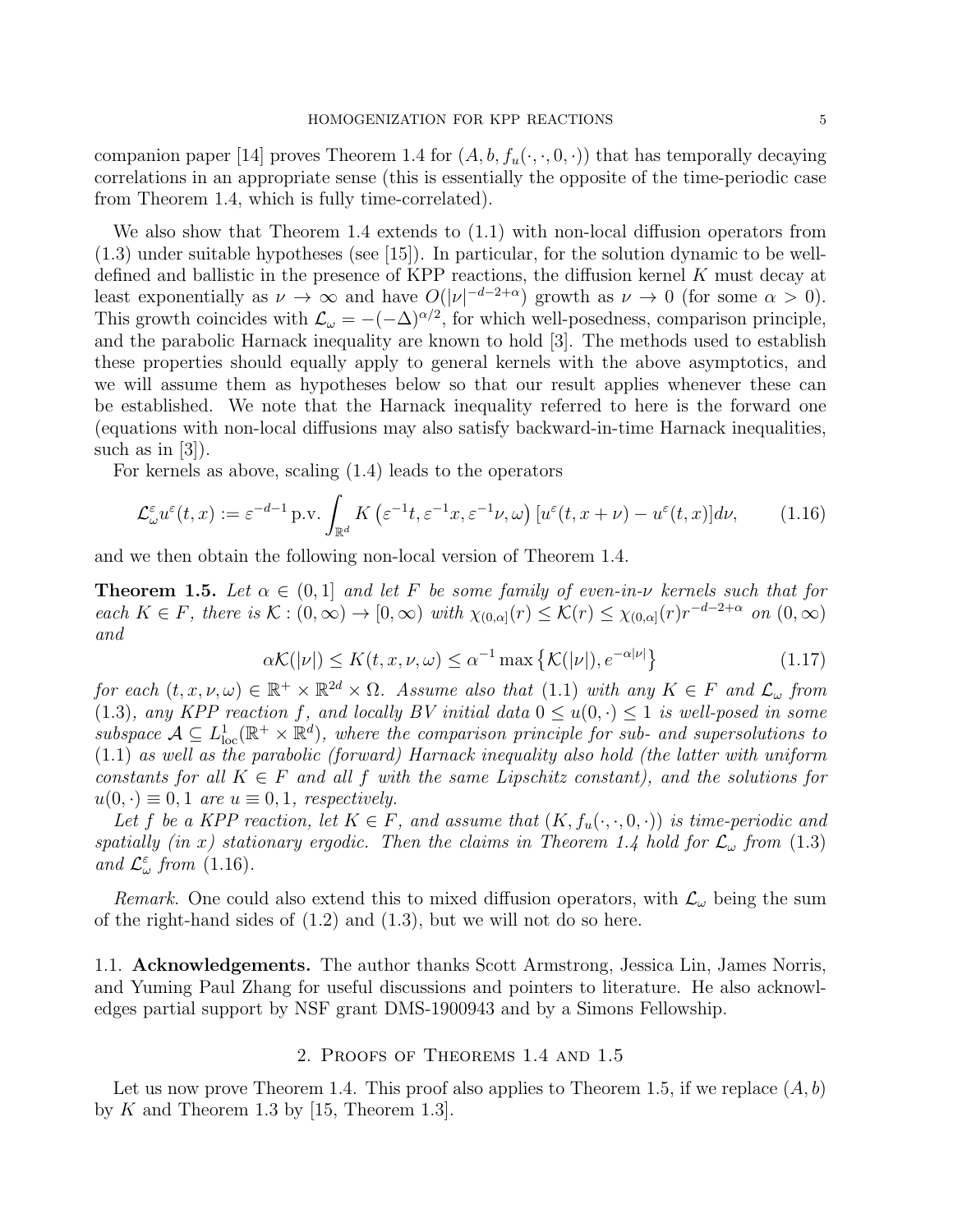Let us first assume that  $(A, b, f)$  is also time-periodic and spatially stationary ergodic, and assume for simplicity that its temporal period is 1 (the argument is the same for any period). We note that for any fixed  $\theta \in (0,1)$ , any solution to  $(1.1)$  with  $u(0, \cdot)$  $\theta \chi_{B_1(0)}$  converges locally uniformly on  $\mathbb{R}^d$  to 1 as  $t \to \infty$  provided the hypotheses of Theorem 1.3 are satisfied (this is called hair-trigger effect), and this convergence is uniform in all  $(A, b, f)$  that satisfy these hypotheses uniformly (including a uniform positive lower bound on  $4\lambda \inf_{(t,x,\omega)\in\mathbb{R}^+\times\mathbb{R}^d\times\Omega} f_u(t,x,0,\omega) - ||b||_{L^\infty}^2$ . Indeed, this is proved by the argument in the proof of Theorem 1.3 in [15] (where it is Theorem 1.2) that verifies estimate (2.2) in [15]. Hence under our hypotheses, this convergence is uniform in  $\omega \in \Omega$ . This uniformity then also extends to any shift of the initial datum, after accounting for the corresponding shift in the solution, because shifting the medium by  $y \in \mathbb{R}^d$  simply amounts to changing  $\omega$  to  $\Upsilon_y \omega$ .

Thus if for each  $y \in \mathbb{R}^d$  we let  $u(\cdot, \cdot, \omega; y)$  solve  $(1.1)$  with  $u(0, \cdot, \omega; y) = \frac{1}{2} \chi_{B_1(y)}$ , and define

$$
\tau(y, z, \omega) := \inf \left\{ t \in \mathbb{N}_0 \, \middle| \, u(s, \cdot, \omega; y) \ge \frac{1}{2} \chi_{B_1(z)} \text{ for all } s \ge t \right\} \ge 0,
$$

then there is  $C \geq 1$  such that  $\tau(y, z, \omega) \leq C$  whenever  $|y - z| \leq 1$ . Comparison principle shows that for all  $x, y, z \in \mathbb{R}^d$  we have the subadditive estimate

$$
\tau(y, z, \omega) \le \tau(y, x, \omega) + \tau(x, z, \omega) \tag{2.1}
$$

because  $(A, b, f)$  has temporal period 1. Then we also obtain

$$
\tau(y, z, \omega) \le C(|y - z| + 1) \tag{2.2}
$$

and more generally

$$
|\tau(y, z, \omega) - \tau(y', z', \omega)| \le C(|y - y'| + |z - z'| + 2),
$$
\n(2.3)

for all  $(y, z, y', z', \omega) \in (\mathbb{R}^d)^4 \times \Omega$ . Indeed, (2.2) follows from iterating (2.1) with intermediate points  $y + n \frac{z-y}{|z-y|}$  $\frac{z-y}{|z-y|}$  for  $n = 1, ..., \lfloor |z - y| \rfloor$ , while (2.3) uses (2.2) and

$$
\tau(y',z',\omega) \leq \tau(y',y,\omega) + \tau(y,z,\omega) + \tau(z,z',\omega).
$$

Finally, stationarity of  $(A, b, f)$  clearly also yields for all  $(y, z, x, \omega) \in (\mathbb{R}^d)^3 \times \Omega$ ,

$$
\tau(y, z, \Upsilon_x \omega) = \tau(x + y, x + z, \omega). \tag{2.4}
$$

The above formulas and Kingman's subadditive theorem [7] now show that for each  $e \in$  $\mathbb{S}^{d-1}$ , there is a constant  $w(e) > 0$  (the spreading speed for (1.1) in direction e) and a set  $\Omega_e \in \mathcal{F}$  with  $\mathbb{P}[\Omega_e] = 1$  such that for each  $\omega \in \Omega_e$  we have

$$
\lim_{n \to \infty} \frac{\tau(0, ne, \omega)}{n} = \frac{1}{w(e)}.
$$
\n(2.5)

Moreover, there is  $c > 0$  such that for all  $e, e' \in \mathbb{S}^{d-1}$  we have

$$
c \le w(e) \le c^{-1} \tag{2.6}
$$

and

$$
\max\left\{|w(e) - w(e')|, \left|\frac{1}{w(e)} - \frac{1}{w(e')}\right|\right\} \le c^{-1}|e - e'|.
$$
\n(2.7)

These claims are identical to those in [9, Lemma 3.3] (which concerned time-independent reactions), as are their proofs, which we therefore skip. We only note that  $c = C^{-1}$  works in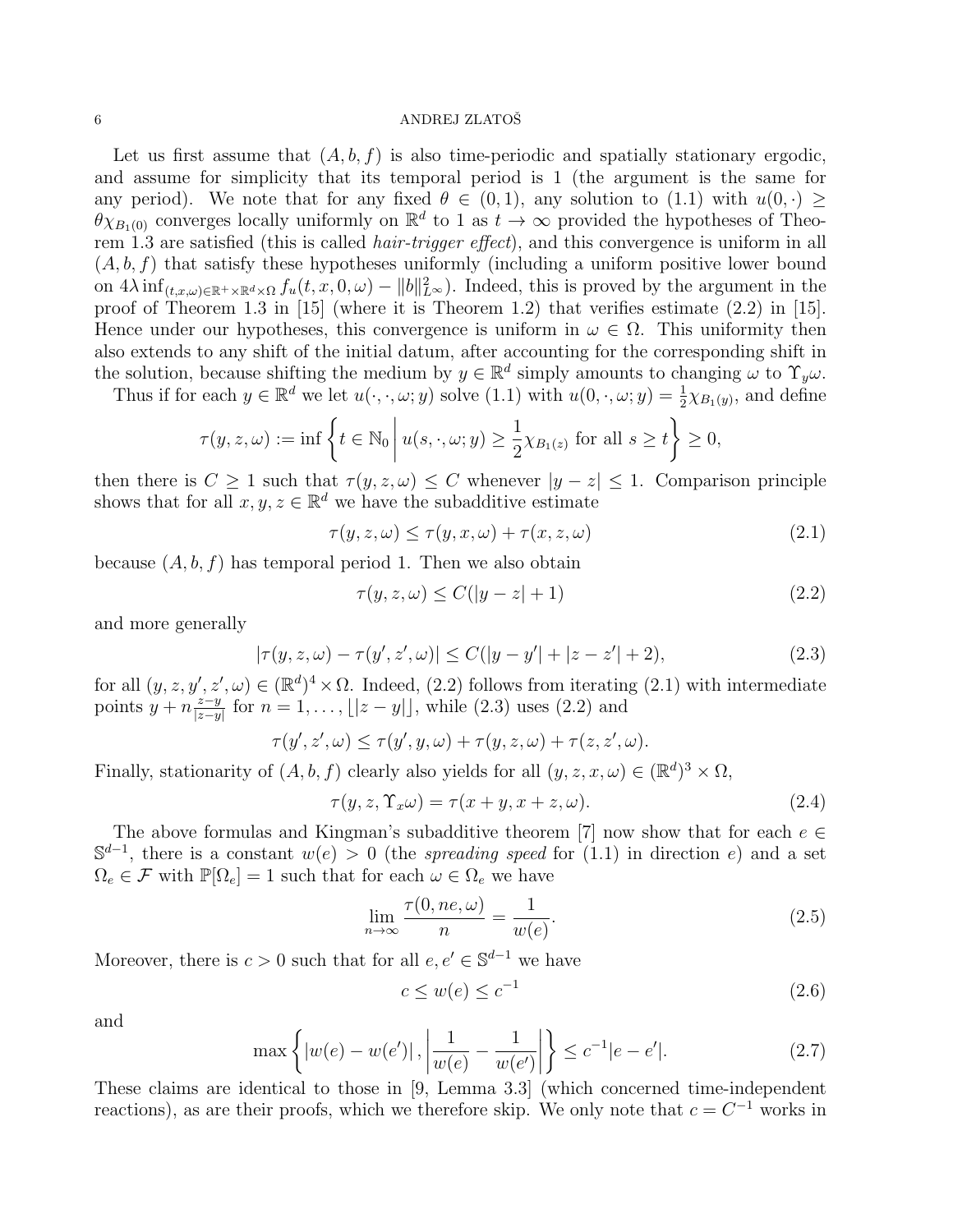the first inequality of (2.6) as well as in the estimate of the second term on the left-hand side of (2.7), due to (2.2) and (2.3). The full estimate in (2.7) then clearly holds with  $c = C^{-3}$ , while the second inequality of (2.6) follows from  $v(t, x) := e^{at-(x-x_0)e}$  being a supersolution to (1.1) for any  $(x_0, e) \in \mathbb{R}^d \times \mathbb{S}^{d-1}$ , where  $a := \gamma(1 + d + d^2)$  and

$$
\gamma := \max \left\{ \max_{i,j} \|A_{i,j}\|_{L^{\infty}}, \, \max_{i} \|b_i\|_{L^{\infty}}, \, \|f_u(\cdot,\cdot,0)\|_{L^{\infty}} \right\}
$$

(because  $v$  "travels" at the constant speed  $a$ ).

The claim that (1.1) has a deterministic Wulff shape  $S$  now follows from (2.1), (2.2),  $(2.5)$ – $(2.7)$ , and the hair-trigger effect. Indeed, we will show that

$$
\mathcal{S} := \left\{ se \, \vert \, e \in \mathbb{S}^{d-1} \text{ and } s \in [0, w(e)] \right\},\
$$

which also implies boundedness of S and  $0 \in S$ , while convexity is due to (2.1) and (2.5).

Let us consider the full measure set  $\Omega' := \bigcap_{e \in S} \Omega_e \in \mathcal{F}$  for some countable dense  $S \subseteq \mathbb{S}^{d-1}$ , and fix any  $\omega \in \Omega'$ . Then for each  $\delta \in (0,1)$ , there is a finite subset  $S' \subseteq S$  such that  $\mathbb{S}^{d-1} \subseteq \bigcup_{e \in S'} B_{\delta}(e)$ . Let  $N_{\delta}$  be such that

$$
\sup_{e \in S'} \sup_{n \ge N_{\delta}} \left| \frac{n}{\tau(0, ne, \omega)w(e)} - 1 \right| \le \delta
$$
\n(2.8)

and denote  $\Gamma_{\theta}(t) := \{x \in \mathbb{R}^d \mid u(t, x, \omega; 0) \geq \theta\}$ . Thus for each  $t \geq CN_{\delta}$  we obtain from this and (2.2) (which yields  $\tau(0, ne, \omega) \le t$  for  $n \in \{0, 1, ..., N_{\delta} - 1\}$ ) that for all  $e \in S'$  we have

$$
\bigcup_{n\in[0,(1-\delta)w(e)t]\cap\mathbb{N}_0}B_1(ne)\subseteq\Gamma_{1/2}(t).
$$

Then from (2.1), (2.2), (2.7), and  $\mathbb{S}^{d-1} \subseteq \bigcup_{e \in S'} B_{\delta}(e)$  we obtain for all  $t \geq CN_{\delta}$  and some  $\delta$ -independent  $C' > 0$  that

$$
tS \subseteq \Gamma_{1/2}((1+C'\delta)t).
$$

This and the hair-trigger effect show that for each  $\theta \in (0,1)$  there is  $\delta$ -independent  $T_{\theta} > 0$ such that for all  $t' \geq CN_{\delta}(1 + C'\delta) + T_{\theta}$  we have

$$
(1+C'\delta)^{-1}(t'-T_{\theta})\mathcal{S}\subseteq\Gamma_{\theta}(t').
$$

Since this holds for all  $\delta > 0$  and  $\theta \in (0,1)$ , we see that  $(1.8)$  holds for all  $\omega \in \Omega'$  and  $\delta > 0$ .

To prove (1.9), note that (2.8) also implies for all  $e \in S'$ ,  $t \geq \frac{N_{\delta}}{c}$  $\frac{\mathsf{v}_{\delta}}{c}$ , and  $n > (1 + \delta)w(e)t$  $(\geq N$  by  $(2.6)$ ) that  $B_1(ne) \nsubseteq \Gamma_{1/2}(s)$  for some  $s \geq t$ . Again using  $(2.1)$ ,  $(2.2)$ ,  $(2.7)$ , and  $\mathbb{S}^{d-1} \subseteq \bigcup_{e \in S'} B_{\delta}(e)$  yields that

$$
B_1(x) \nsubseteq \Gamma_{1/2}((1 - C'\delta)t)
$$

for some  $\delta$ -independent  $C' > 0$ , all  $t \geq \frac{N_{\delta}}{c}$  $\frac{\partial \mathcal{S}_s}{\partial c}$ , and all  $x \notin t\mathcal{S}$ . Finally, the hair-trigger effect and parabolic Harnack inequality show that for each  $\theta \in (0,1)$  there is  $\delta$ -independent  $T_{\theta} > 0$ such that for all  $t' \geq \frac{N_\delta}{c}$  $\frac{N_{\delta}}{c}(1-C'\delta)-T_{\theta}$  we have

$$
\left[\mathbb{R}^d\setminus(1-C'\delta)^{-1}(t'+T_{\theta})\mathcal{S}\right]\cap\Gamma_{\theta}(t')=\emptyset.
$$

Since this holds for all  $\delta > 0$  and  $\theta \in (0, 1)$ , we see that  $(1.9)$  holds for all  $\omega \in \Omega'$  and  $\delta > 0$ .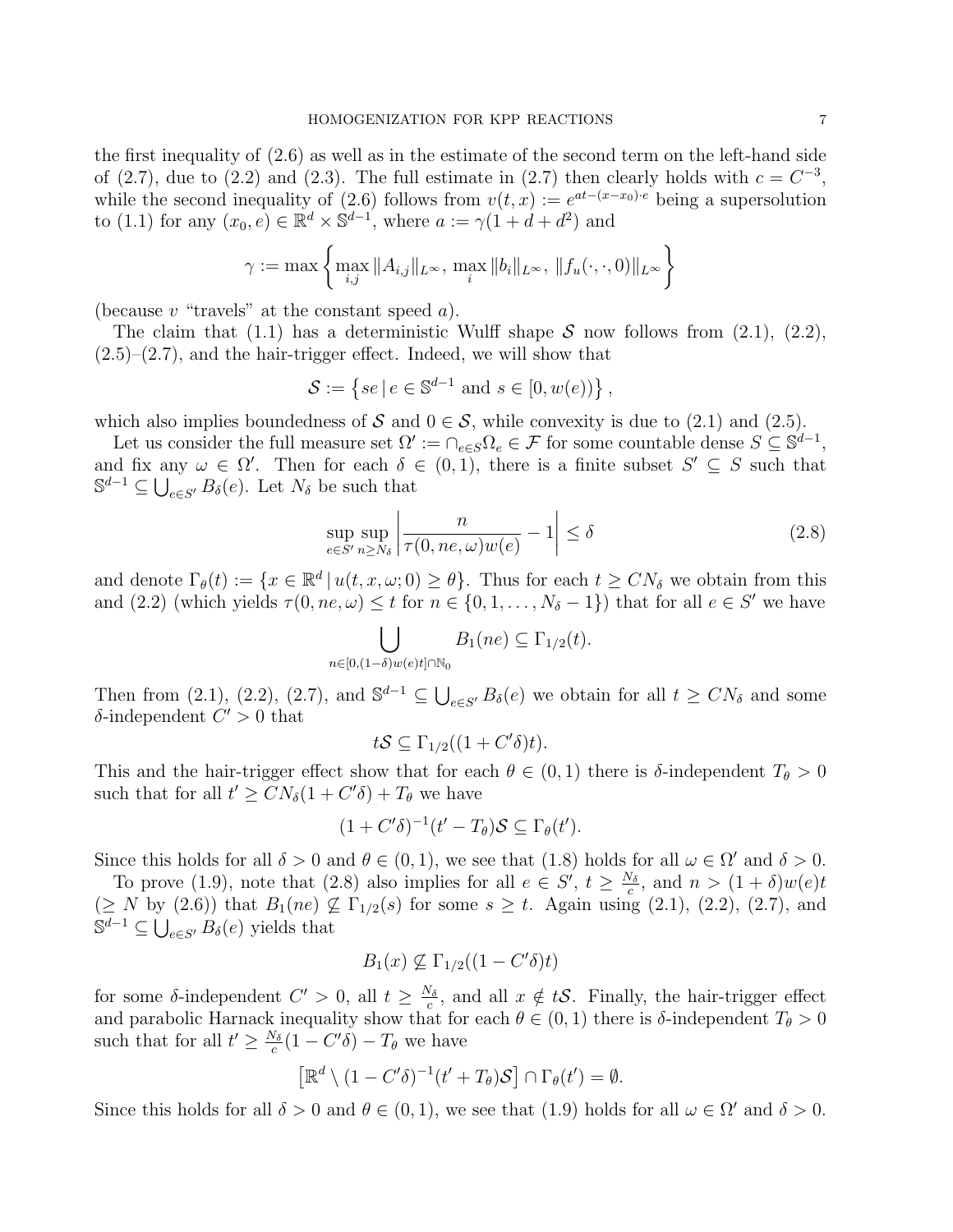Hence we proved the first claim. In fact, a stronger version of this claim holds, namely that for almost all  $\omega \in \Omega$ , the solutions  $u(\cdot, \cdot, \omega; y)$  defined at the start of this proof satisfy

$$
\lim_{t \to \infty} \inf_{|y| \le \Lambda t} \inf_{x \in (1-\delta)\mathcal{S}t} u(t, x+y, \omega; y) = 1,\tag{2.9}
$$

$$
\lim_{t \to \infty} \sup_{|y| \le \Lambda t} \sup_{x \notin (1+\delta)\mathcal{S}t} u(t, x+y, \omega; y) = 0.
$$
\n(2.10)

for any  $\Lambda, \delta > 0$  (this was referred to in [9] as (1.1) having a *strong deterministic Wulff* shape S). The proof of this is the same as that of the identical result [9, Proposition 3.4] for time-independent reactions, using (1.8), (1.9), (2.1), (2.2), and Egorov's and Wiener's Ergodic Theorems (with  $R_0 := 1$ ,  $\theta_0 := \frac{1}{2}$ ,  $c := C^{-1}$ , and  $\lambda_{1-\theta_0} := 0$  in that proof), and no other properties of  $(1.1)$ . We note that  $(1.8)$ ,  $(1.9)$ , and the two theorems are used to show that for each  $\delta, \theta \in (0, 1)$ , there is a full measure set  $\Omega_{\delta,\theta}$  such that for each  $\omega \in \Omega_{\delta,\theta}$ , each  $\Lambda > 0$ , and all large enough  $t > 0$  we have

$$
(1 - \delta)tS \subseteq \{x \in \mathbb{R}^d \mid u(t, x + y, \omega; y) \ge \theta\} \subseteq (1 + \delta)tS
$$
\n(2.11)

for each y in a subset of  $B_{\Lambda t}(0)$  whose volume is at least  $(1 - \delta^d)|B_{\Lambda t}(0)|$ . But then  $(2.1)$ and (2.2) show that (2.11) holds for all large t and all  $y \in B_{\Lambda t}(0)$  if we replace  $\delta$  by  $C'\Lambda\delta$  for some  $C' > 0$ , so (2.9) and (2.10) hold for all  $\omega$  from the full-measure set  $\bigcap_{\delta,\theta \in \mathbb{Q}\cap(0,1)} \Omega_{\delta,\theta}$ .

Now consider the case when only  $(A, b, f_u(\cdot, \cdot, 0, \cdot))$  is time-periodic and stationary ergodic. Then  $(A, b, f_u(\cdot, \cdot, 0, \cdot) \min\{u, 1 - u\})$  is also such, so all the above arguments apply to  $(1.1)$ with  $f'$  from (1.12) in place of f. Hence we obtain existence of some strong deterministic Wulff shape S in this setting. But Theorem 1.3 with  $u(0, \cdot) = \frac{1}{2}\chi_{B_1(0)}$  then shows that S must also be a deterministic Wulff shape for (1.1) with f (by taking  $t \to \infty$  for any fixed  $\delta > 0$ , and then taking  $\delta \to 0$ ).

Let now  $\Omega' \in \mathcal{F}$  with  $\mathbb{P}[\Omega'] = 1$  be such that (2.9) and (2.10) hold for all  $\Lambda, \delta > 0$ , with  $f'$ in place of f, and fix any  $\omega \in \Omega'$ . Note that the "unscaled" versions of (1.14) and (1.15) are

$$
\theta \chi_{(\varepsilon^{-1}(G+y_{\varepsilon}))_{\varepsilon^{-1}\rho(\varepsilon)}} \le u_{\varepsilon}(0,\cdot,\omega) \le \chi_{B_{\varepsilon^{-1}\rho(\varepsilon)}(\varepsilon^{-1}(G+y_{\varepsilon}))}
$$
(2.12)

and

$$
\lim_{\varepsilon \to 0} u_{\varepsilon}(\varepsilon^{-1}T, \varepsilon^{-1}(x + y_{\varepsilon}), \omega) = \chi_{G}(\mathcal{F}, x), \tag{2.13}
$$

with  $u_{\varepsilon}$  solving (1.1). Let us first consider the case of bounded G, that is, we have  $G \subseteq B_\Lambda(0)$ after possibly increasing  $\Lambda$  from the statement of the theorem. Fix any  $T_0 > 0$ .

Applying Theorem 1.3 to the initial values from (2.12), together with (2.9) with  $\frac{2\Lambda}{T_0}$  in place of  $\Lambda$ , and with the fact that S is the deterministic Wulff shape for (1.1) with  $f'$  in place of f, shows that for any  $\delta > 0$  we have

$$
\lim_{\varepsilon \to 0} \inf_{T \ge T_0} \inf_{z \in (\varepsilon^{-1}(G + y_\varepsilon))_{\varepsilon^{-1}\rho(\varepsilon)}^0 + \varepsilon^{-1} T (1 - \delta)^2 \mathcal{S}} u_\varepsilon(\varepsilon^{-1}T, z, \omega) = 1
$$

(here we also used the hair-trigger effect, which shows that solutions to (1.1) with initial data  $\geq \theta \chi_{C_n}$  grow above  $\frac{1}{2} \chi_{B_1(n)}$  in uniform time). But since the set under the inf contains  $\varepsilon^{-1}(G+T(1-\delta)^3S+y_\varepsilon)$  for any  $T\geq T_0$  as long as  $\varepsilon>0$  is small enough, taking  $\delta\to 0$  yields  $(2.13)$  locally uniformly on  $G^S$ . We can use a similar argument based on  $(2.10)$  to show that

$$
\lim_{\varepsilon \to 0} \sup_{T \ge T_0} \sup_{z \notin B_{\varepsilon^{-1} \rho(\varepsilon)} \left(\varepsilon^{-1} (G + y_{\varepsilon})\right) + \varepsilon^{-1} T (1 + \delta)^2 \mathcal{S}} u_{\varepsilon} \left(\varepsilon^{-1} T, z, \omega\right) = 0, \tag{2.14}
$$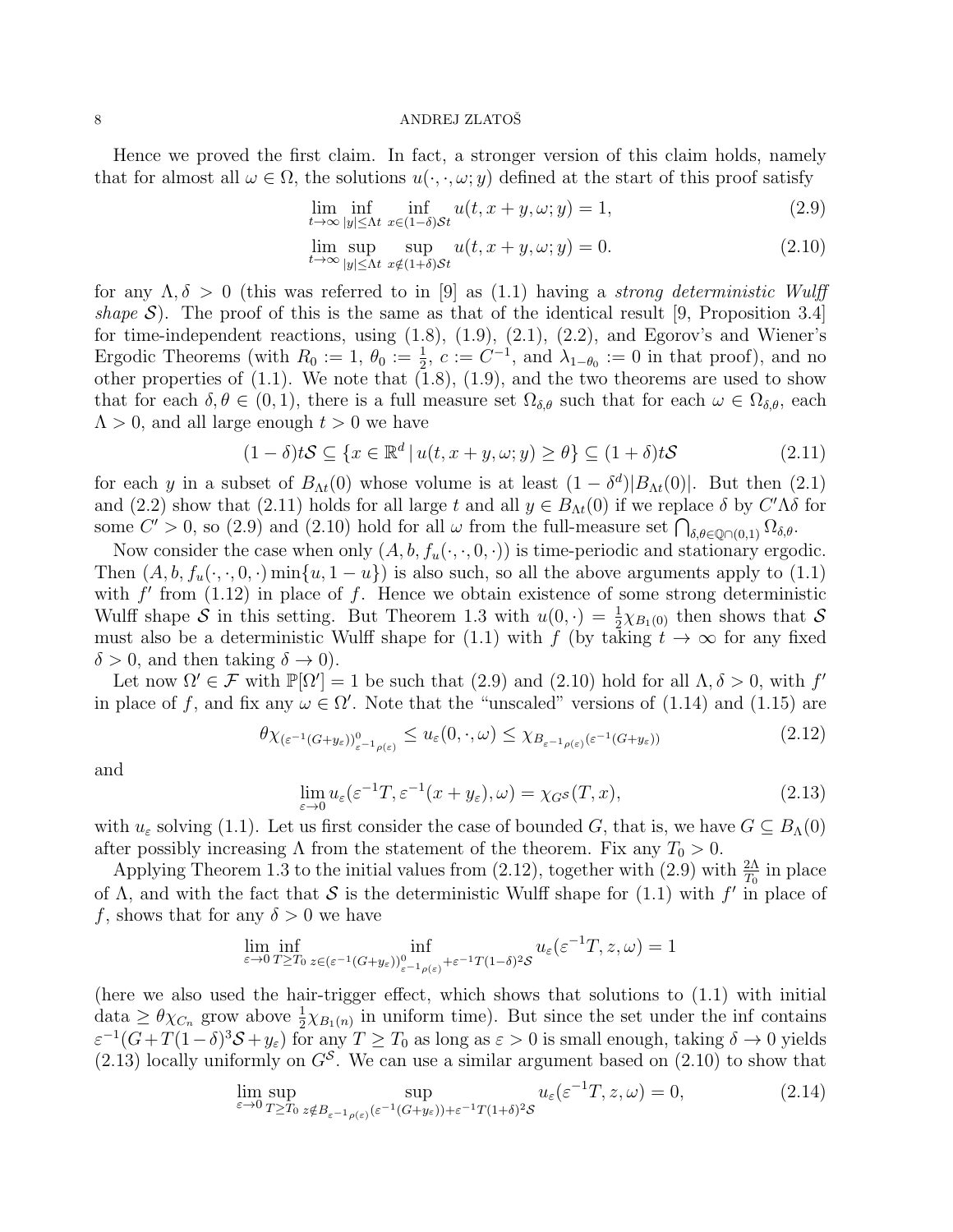provided that we also have  $u_{\varepsilon}(0, \cdot, \omega) \leq \frac{1}{2}$  $\frac{1}{2}$ . We obviously obtain the same result for  $(1.1)$  with  $f'$  in place of f. But this means that we now obtain (2.14) without the additional hypothesis  $u_{\varepsilon}(0, \cdot, \omega) \leq \frac{1}{2}$ <sup>1</sup>/<sub>2</sub> because  $\frac{1}{2}u_{\varepsilon}$  is a subsolution to (1.1) with  $f'$  in place of f that is initially  $\leq \frac{1}{2}$  $\frac{1}{2}$ . So after again taking  $\delta \to 0$ , we obtain (2.13) locally uniformly on  $((0,\infty) \times \mathbb{R}^d) \setminus \overline{G^S}$ .

To prove the second claim in Theorem 1.4 for all bounded  $G$ , it now suffices to extend this convergence to the union of the above set and  $\{0\} \times (\mathbb{R}^d \setminus \overline{G})$ . But this holds thanks to the uniform upper bound  $\alpha$  above on the spreading speed of solutions to  $(1.1)$ . Indeed, the supersolutions  $v(t, x) := e^{at - (x - x_0)\cdot e}$  mentioned above show that if G is convex, then for each  $x \notin \overline{G}$  and any solution  $u_{\varepsilon}$  to  $(1.1)$  with  $u_{\varepsilon}(0, \cdot, \omega) \leq \chi_{B_{\varepsilon^{-1}\rho(\varepsilon)}(\varepsilon^{-1}(G+y_{\varepsilon}))}$  we have

$$
\lim_{\varepsilon \to 0} \sup_{T \in [0, a^{-1}d(x, G) - \delta]} u_{\varepsilon}(\varepsilon^{-1}T, \varepsilon^{-1}(x + y_{\varepsilon}), \omega) = 0
$$

for any  $\delta > 0$ . If G is not convex, we can obtain the same result by either using Theorem 1.3 (since the cubes  $C_n$  are convex) or the supersolutions  $e^{a(t-t_0)} \sum_{i=1}^d (e^{(x-x_0)\cdot e_i} + e^{-(x-x_0)\cdot e_i})$ (with  $\{e_1, \ldots, e_d\}$  the standard basis in  $\mathbb{R}^d$ ).

Finally, if G is unbounded, then it obviously suffices to prove  $(2.13)$  locally uniformly on  $([0, M] \times B_M(0)) \setminus \partial G^S$  for any  $M > 0$ . The last argument above (together with Theorem 1.3) shows that if we only consider  $(T, x)$  in this set, we can replace G by  $G \cap B_{(2+a^{-1})M}(0)$ because  $u_{\varepsilon}(0, \cdot, \omega)$  at points outside  $B_{\varepsilon^{-1}(2+a^{-1})M}(0)$  will have no effect on  $u_{\varepsilon}(\cdot, \cdot, \omega)$  on the set  $[0, \varepsilon^{-1}M] \times B_{\varepsilon^{-1}M}(0)$  in the limit  $\varepsilon \to 0$ . But since  $G \cap B_{(2+a^{-1})M}(0)$  is bounded, the argument in the bounded G case applies and yields the second claim in the theorem for unbounded  $G$  as well.

The third claim is its immediate consequence by taking  $G := \{x \in \mathbb{R}^d \mid x \cdot e < 0\}.$ 

## **REFERENCES**

- [1] M. Alfaro and T. Giletti, Asymptotic analysis of a monostable equation in periodic media, Tamkang J. Math. 47 (2016), 1–26.
- [2] G. Barles and P. E. Souganidis, A new approach to front propagation problems: theory and applications, Arch. Ration. Mech. Anal. 141 (1998), 237–296.
- [3] M. Bonforte, Y. Sire, and J.L. Vázquez, *Optimal existence and uniqueness theory for the fractional heat* equation, Nonlinear Anal. 153 (2017), 142–168.
- [4] L. A. Caffarelli, K.-A. Lee, and A. Mellet, Homogenization and flame propagation in periodic excitable media: the asymptotic speed of propagation, Comm. Pure Appl. Math.  $59$  (2006), 501–525.
- [5] R. Fisher, The wave of advance of advantageous genes, Ann. Eugenics 7 (1937), 355–369.
- [6] J. Gärtner and M. Freidlin, On the propagation of concentration waves in periodic and random media, Dokl. Acad. Nauk SSSR 249 (1979), 521–525.
- [7] J.F.C. Kingman, The ergodic theory of subadditive stochastic processes, J. Roy. Statist. Soc. Ser. B 30 (1968), 499–510.
- [8] A.N. Kolmogorov, I.G. Petrovskii and N.S. Piskunov, Étude de l'équation de la diffusion avec croissance de la quantité de matière et son application à un problème biologique, Bull. Moskov. Gos. Univ. Mat. Mekh. 1 (1937), 1–25.
- [9] J. Lin and A. Zlatoš, Stochastic homogenization for reaction–diffusion equations, Arch. Ration. Mech. Anal. 232 (2019), 813–871.
- [10] P.-L. Lions and P.E. Souganidis, Homogenization of "viscous" Hamilton-Jacobi equations in stationary ergodic media, Comm. Partial Differential Equations 30 (2005), no. 3, 335–375.
- [11] A. J. Majda and P. E. Souganidis, Large scale front dynamics for turbulent reaction-diffusion equations with separated velocity scales, Nonlinearity 7 (1994), 1-30.